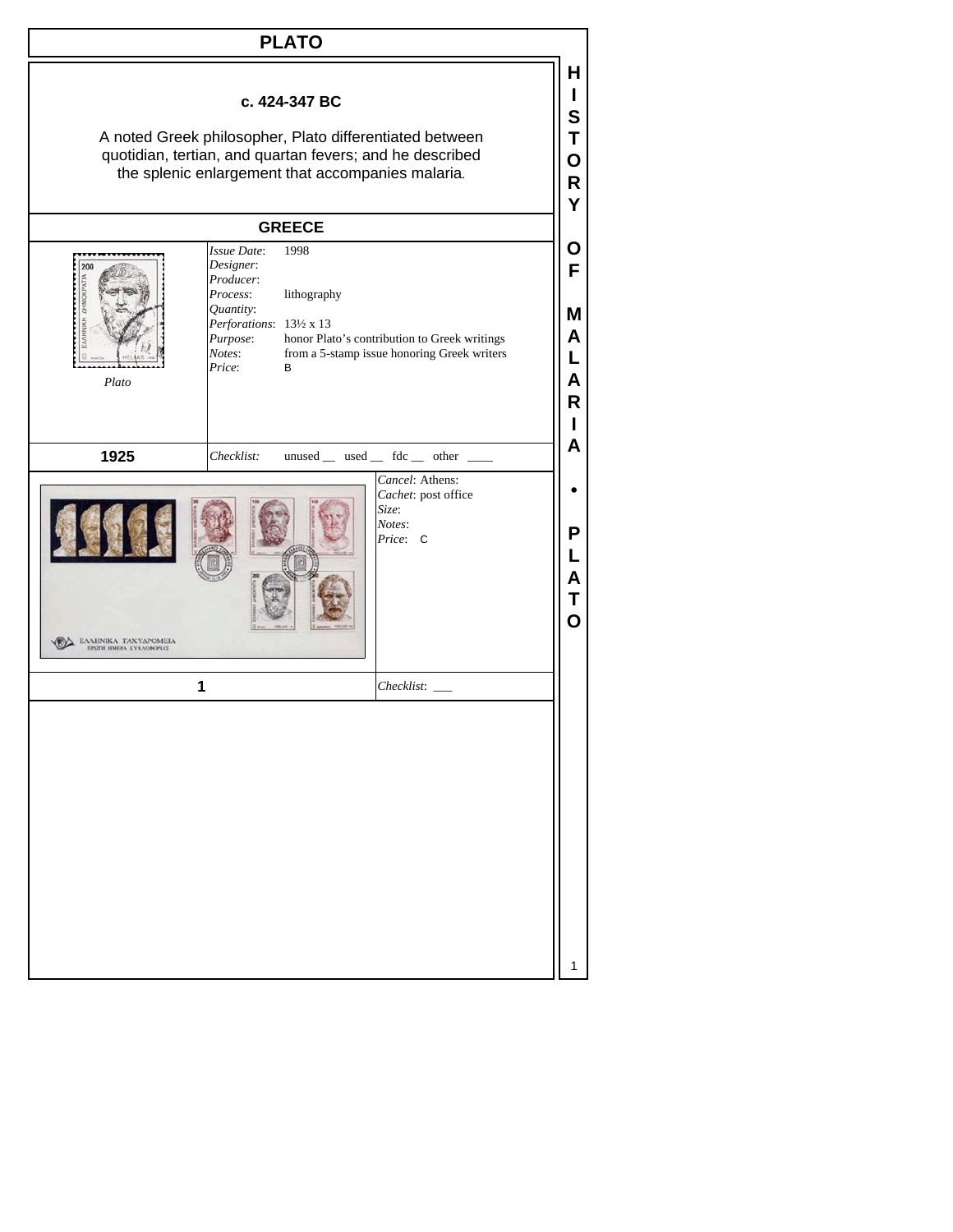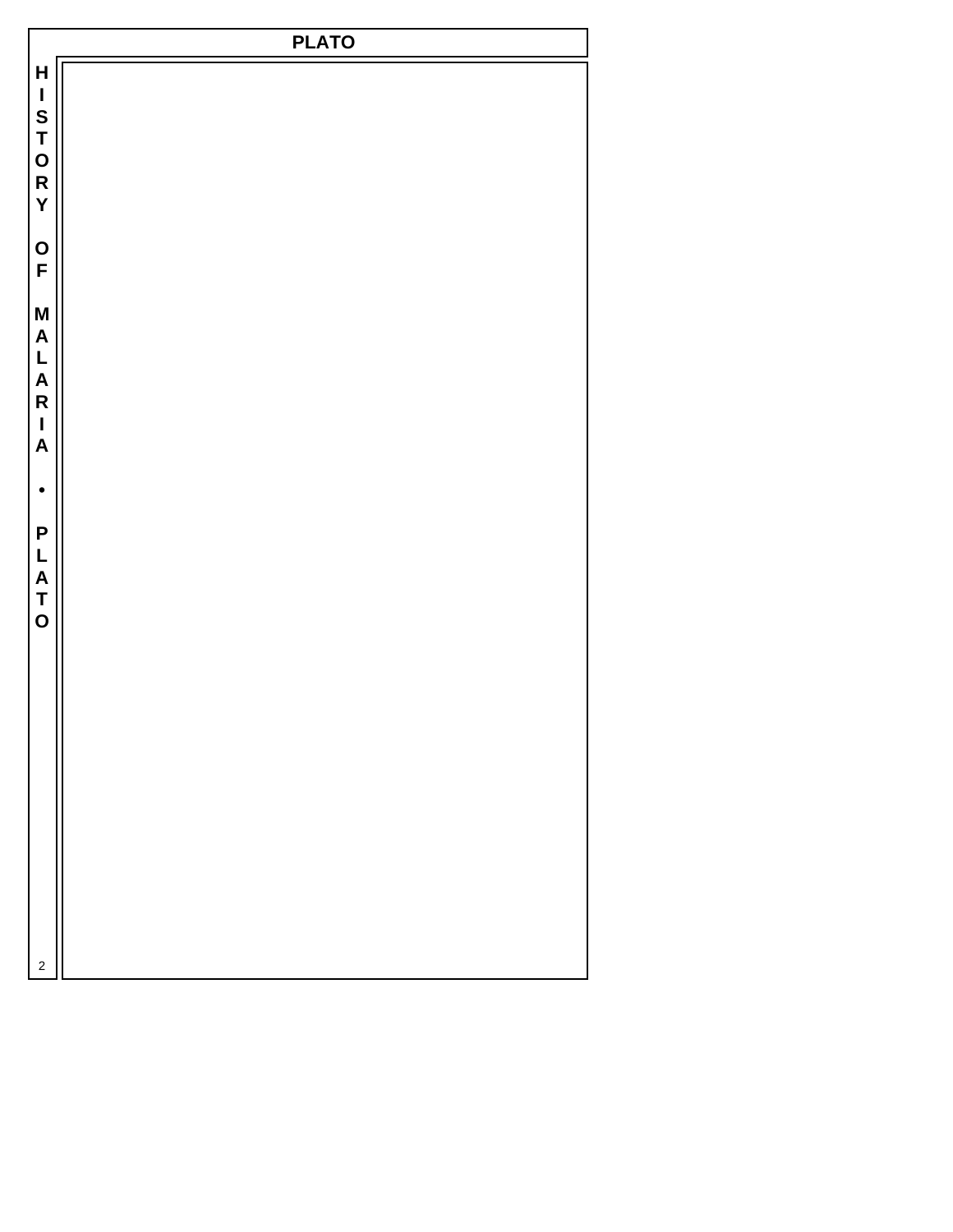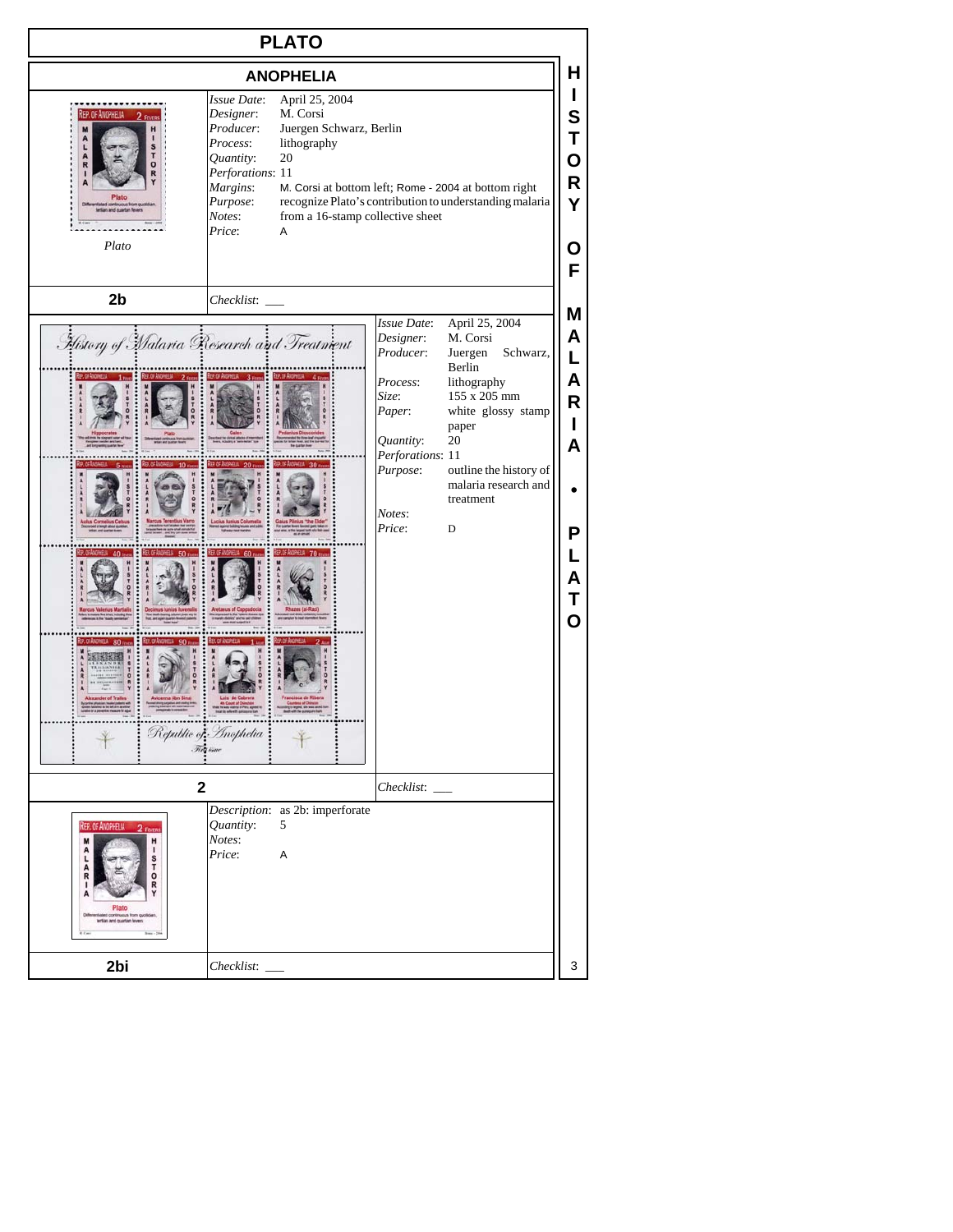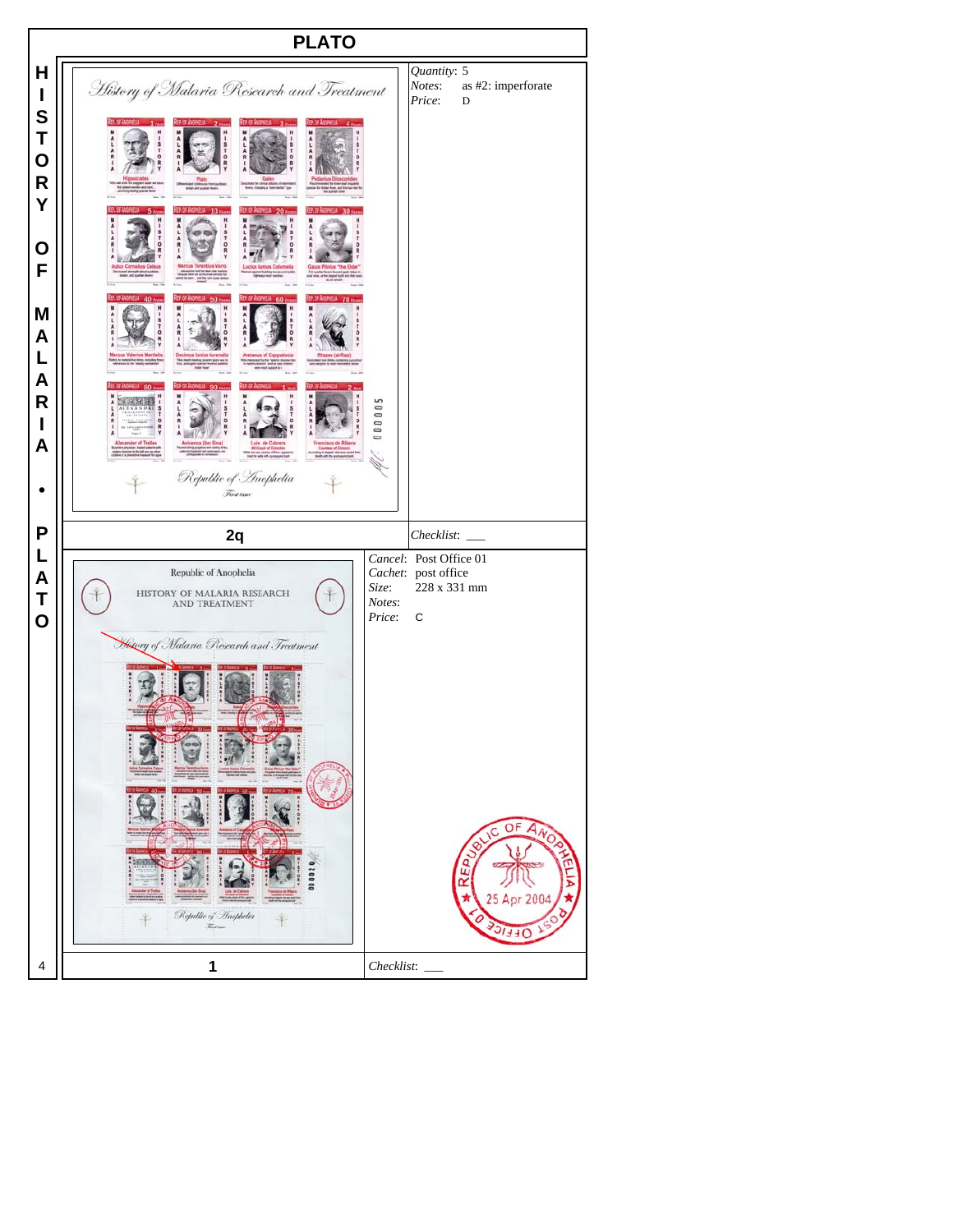| <b>PLATO</b>                                                                                     |                                                                                                                                                                                                                                   |
|--------------------------------------------------------------------------------------------------|-----------------------------------------------------------------------------------------------------------------------------------------------------------------------------------------------------------------------------------|
| <b>CHINA (PRC)</b>                                                                               | н                                                                                                                                                                                                                                 |
| 中国邮政明信片<br>本制技术的导营生学及可打出区域。<br>連修業児活動行政行政活案、長者中核<br>丸法連邦文<br>AA加 107692<br><b>U</b> WARD<br>科权情码 | $\mathbf{I}$<br>Notes: numerous postal cards of<br>$\mathbf S$<br>this design exist with<br>various images of Plato on<br>T<br>the message side; these<br>images may have been<br>$\mathbf 0$<br>privately applied<br>R<br>Y<br>О |
| A<br><b>NFO</b>                                                                                  | F<br>Issue Date:<br>Μ<br>Designer:<br>Producer:<br>A<br>lithography<br>Process:<br>L<br>Quantity:<br>honor Plato<br>Purpose:<br>A<br>Notes:<br>R<br>Price:<br>В<br>L<br>A                                                         |
| 1                                                                                                | Checklist:                                                                                                                                                                                                                        |
|                                                                                                  | Issue Date:<br>P<br>Designer:<br>L<br>Producer:<br>lithography<br>Process:<br>A<br>Quantity:<br>Τ<br>honor Plato<br>Purpose:<br>$\overline{O}$<br>Notes:<br>with Aristotle<br>Price:<br>В                                         |
| $\mathbf 2$                                                                                      |                                                                                                                                                                                                                                   |
|                                                                                                  | <b>Issue Date:</b><br>Designer:<br>Producer:<br>Process:<br>lithography<br>Quantity:<br>Purpose:<br>honor Plato<br>detail from painting<br>Notes:<br>Price:<br>В                                                                  |
| 3                                                                                                | 5                                                                                                                                                                                                                                 |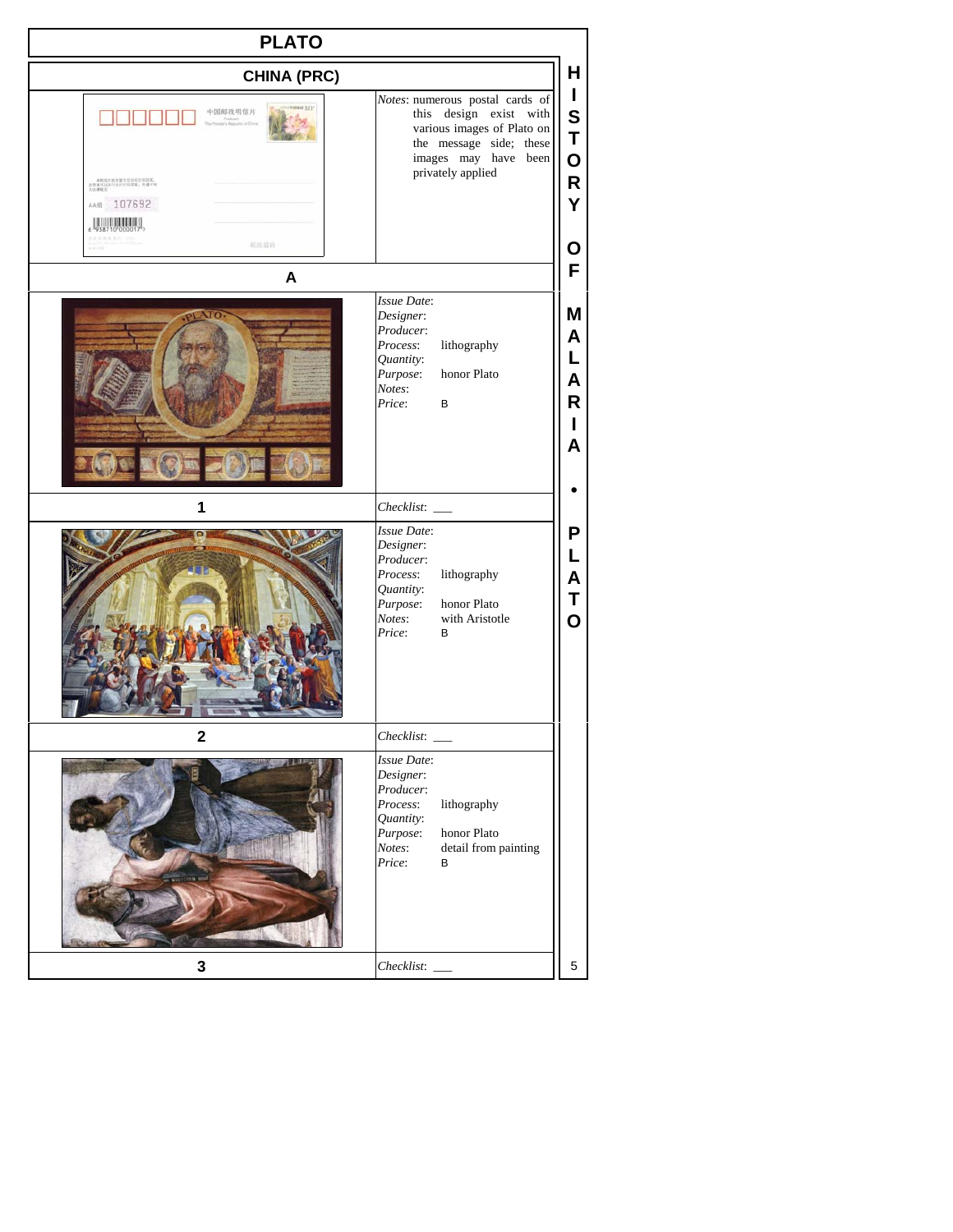|                                                                                          | <b>PLATO</b>            |                                                                                                                                   |
|------------------------------------------------------------------------------------------|-------------------------|-----------------------------------------------------------------------------------------------------------------------------------|
| H<br>$\mathbf I$<br>S<br>T<br>O<br>R<br>Y<br>$\mathbf O$                                 |                         | Issue Date:<br>Designer:<br>Producer:<br>Process:<br>lithography<br>Quantity:<br>honor Plato<br>Purpose:<br>Notes:<br>Price:<br>B |
| F                                                                                        | $\overline{\mathbf{4}}$ |                                                                                                                                   |
| M<br>$\boldsymbol{\mathsf{A}}$<br>L<br>A<br>$\overline{\mathsf{R}}$<br>$\mathbf{I}$<br>A |                         | Issue Date:<br>Designer:<br>Producer:<br>Process:<br>lithography<br>Quantity:<br>honor Plato<br>Purpose:<br>Notes:<br>Price:<br>В |
|                                                                                          | $\overline{\mathbf{5}}$ | $Checklist:$ $\_\_$                                                                                                               |
| P<br>L<br>A<br>T<br>O                                                                    |                         | Issue Date:<br>Designer:<br>Producer:<br>lithography<br>Process:<br>Quantity:<br>honor Plato<br>Purpose:<br>Notes:<br>Price:<br>В |
|                                                                                          | 6                       | Checklist:                                                                                                                        |
|                                                                                          |                         | Issue Date:<br>Designer:<br>Producer:<br>Process:<br>lithography<br>Quantity:<br>honor Plato<br>Purpose:<br>Notes:<br>Price:<br>В |
| $\,6$                                                                                    | $\overline{\mathbf{7}}$ | Checklist:                                                                                                                        |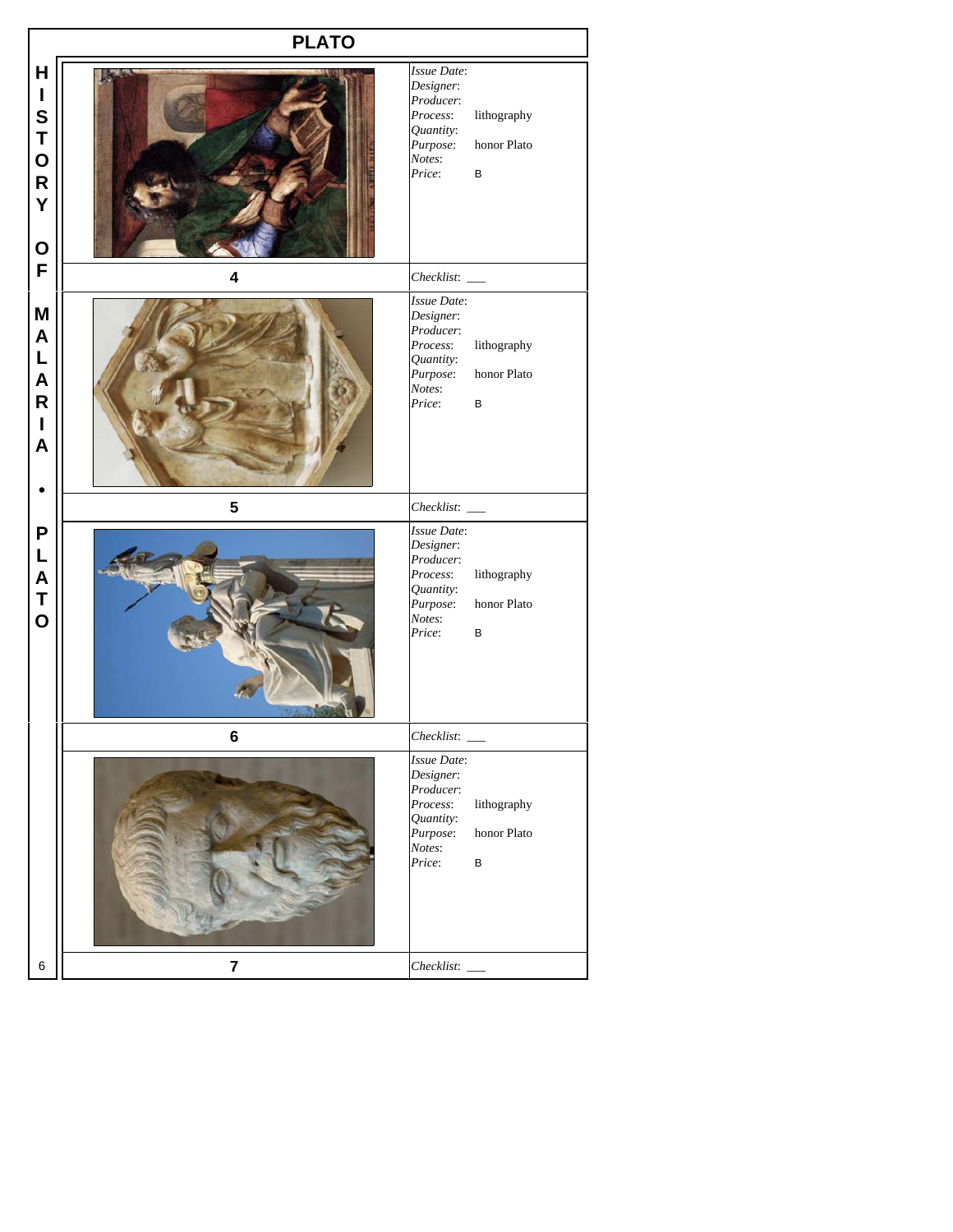| <b>PLATO</b> |                                                                                                                                                                                            |
|--------------|--------------------------------------------------------------------------------------------------------------------------------------------------------------------------------------------|
|              | Issue Date:<br>Н<br>Designer:<br>$\mathbf{I}$<br>Producer:<br>S<br>lithography<br>Process:<br>Quantity:<br>T<br>honor Plato<br>Purpose:<br>Notes:<br>O<br>Price:<br>$\sf B$<br>R<br>Y<br>O |
| 8            | F                                                                                                                                                                                          |
|              | <b>Issue Date:</b><br>M<br>Designer:<br>Producer:<br>A<br>Process:<br>lithography<br>L<br>Quantity:<br>honor Plato<br>Purpose:<br>A<br>Notes:<br>R<br>Price:<br>в<br>L<br>A                |
| 9            |                                                                                                                                                                                            |
|              | Issue Date:<br>P<br>Designer:<br>L<br>Producer:<br>lithography<br>Process:<br>A<br>Quantity:<br>T<br>Purpose:<br>honor Plato<br>$\overline{\mathbf{o}}$<br>Notes:<br>Price:<br>В           |
| 10           |                                                                                                                                                                                            |
|              | <b>Issue Date:</b><br>Designer:<br>Producer:<br>lithography<br>Process:<br>Quantity:<br>honor Plato<br>Purpose:<br>Notes:<br>Price:<br>$\sf B$                                             |
| 11           | $\boldsymbol{7}$<br>Checklist:                                                                                                                                                             |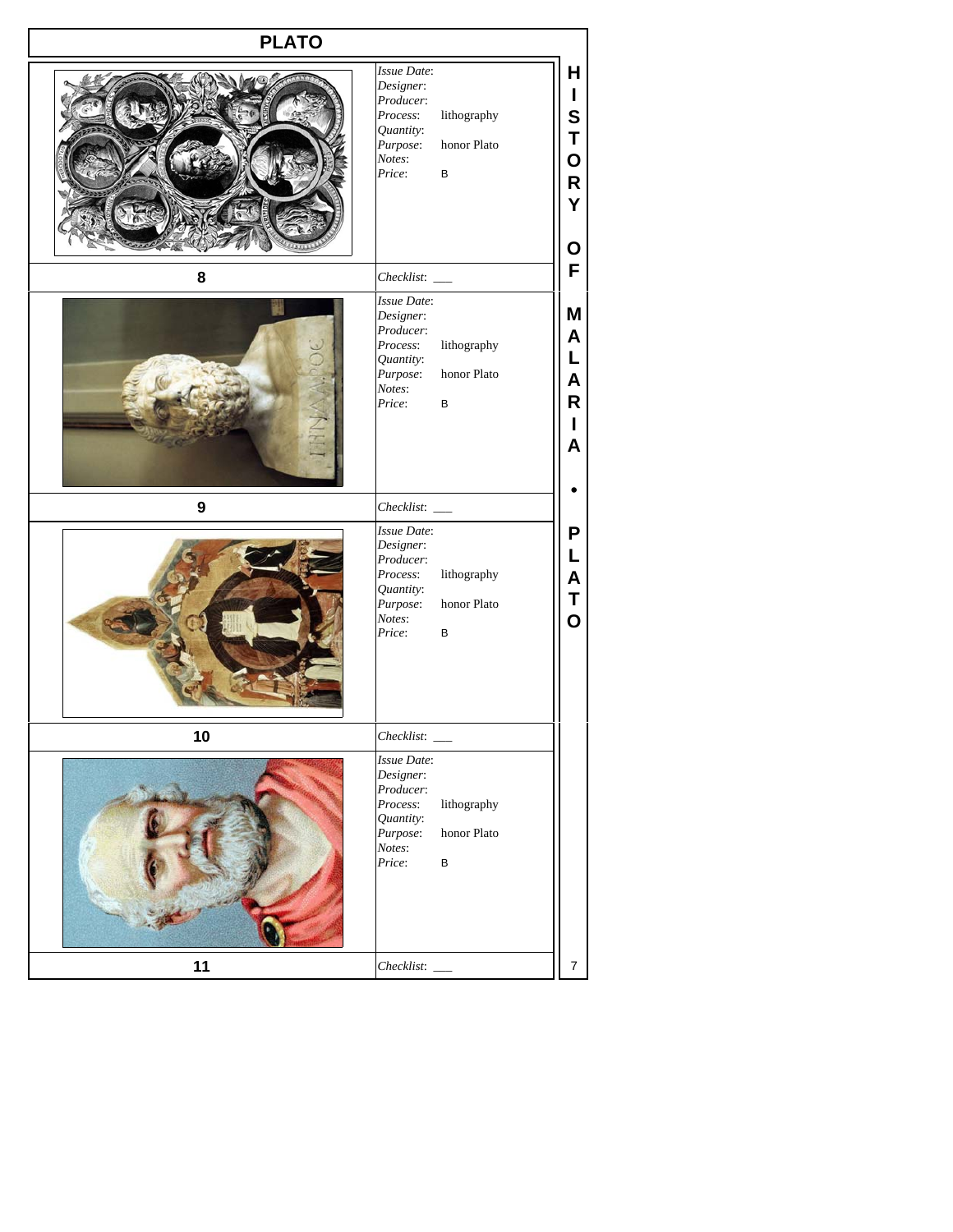|                                                                      | <b>PLATO</b>                                                                              |                                                                                                                                         |
|----------------------------------------------------------------------|-------------------------------------------------------------------------------------------|-----------------------------------------------------------------------------------------------------------------------------------------|
| H<br>$\mathsf I$<br>S<br>T<br>O<br>$\mathsf{R}$<br>Y<br>$\mathbf 0$  |                                                                                           | Issue Date:<br>Designer:<br>Producer:<br>Process:<br>lithography<br>Quantity:<br>honor Plato<br>Purpose:<br>Notes:<br>Price:<br>$\sf B$ |
| F                                                                    | 12                                                                                        |                                                                                                                                         |
| M<br>A<br>L<br>$\boldsymbol{A}$<br>$\mathsf{R}$<br>$\mathsf{I}$<br>A |                                                                                           | Issue Date:<br>Designer:<br>Producer:<br>Process:<br>lithography<br>Quantity:<br>honor Plato<br>Purpose:<br>Notes:<br>Price:<br>B       |
|                                                                      | 13                                                                                        |                                                                                                                                         |
| P<br>L<br>A<br>T<br>O                                                |                                                                                           | Issue Date:<br>Designer:<br>Producer:<br>lithography<br>Process:<br>Quantity:<br>honor Plato<br>Purpose:<br>Notes:<br>Price:<br>В       |
|                                                                      | 14                                                                                        | Checklist:                                                                                                                              |
|                                                                      | È<br>,这样才要<br>)爱好。<br>244<br>初期教育虚是一种娱乐<br>客易发现一个人天生的<br>$+22.7$<br>u<br>田<br>家<br>胍<br>燓 | Issue Date:<br>Designer:<br>Producer:<br>Process:<br>lithography<br>Quantity:<br>honor Plato<br>Purpose:<br>Notes:<br>Price:<br>$\sf B$ |
| 8                                                                    | 15                                                                                        |                                                                                                                                         |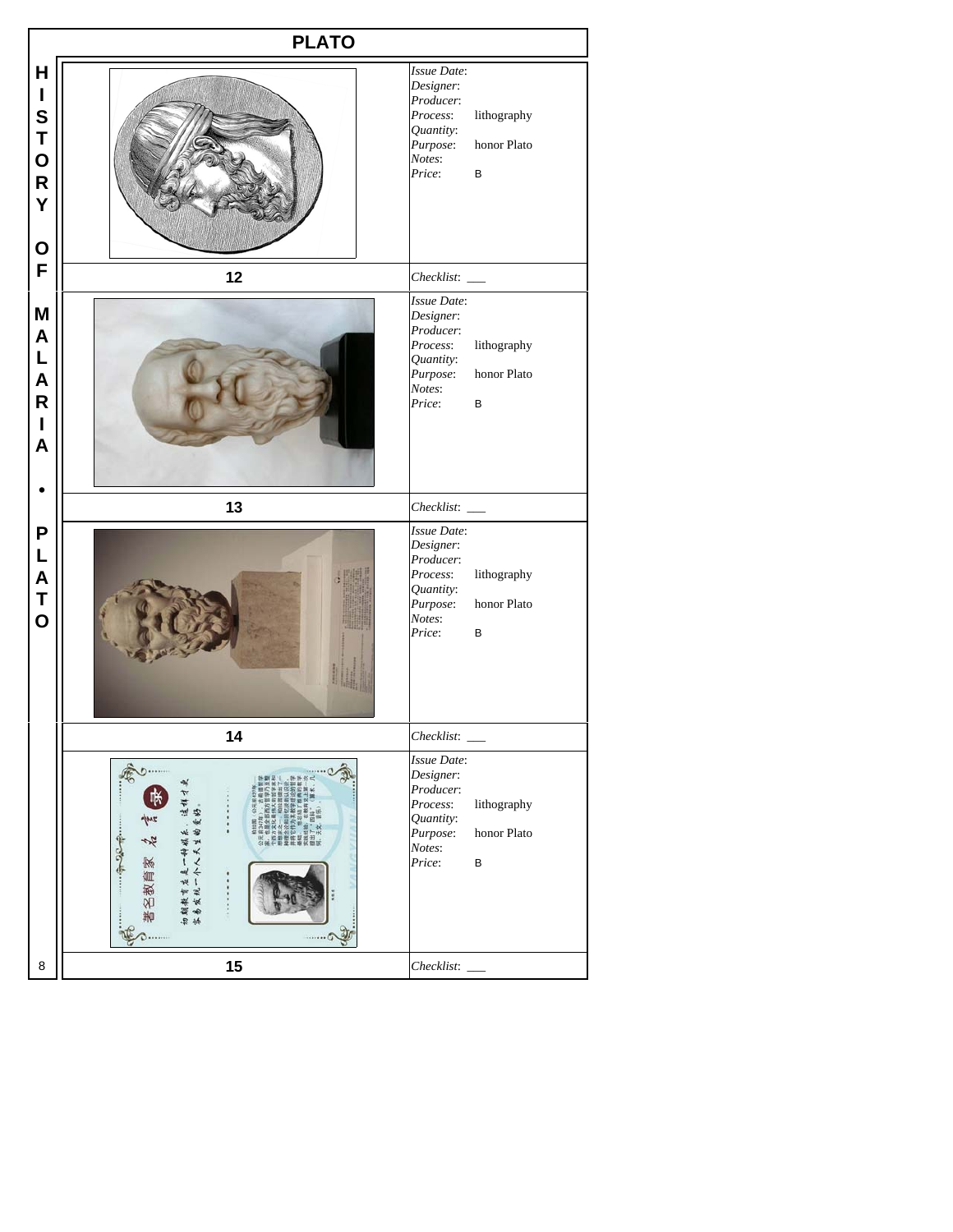| <b>PLATO</b> |                                                                                                                                                                                                                       |
|--------------|-----------------------------------------------------------------------------------------------------------------------------------------------------------------------------------------------------------------------|
|              | H<br>Issue Date:<br>Designer:<br>$\mathbf{I}$<br>Producer:<br>S<br>Process:<br>lithography<br>Quantity:<br>T<br>honor Plato<br>Purpose:<br>O<br>Notes:<br>Price:<br>$\sf B$<br>$\mathsf{R}% _{T}$<br>Y<br>$\mathbf O$ |
| 16           | F                                                                                                                                                                                                                     |
|              | Issue Date:<br>Μ<br>Designer:<br>Producer:<br>A<br>lithography<br>Process:<br>L<br>Quantity:<br>honor Plato<br>Purpose:<br>A<br>Notes:<br>$\mathsf R$<br>Price:<br>$\sf B$<br>I<br>$\overline{\mathsf{A}}$            |
| 17           |                                                                                                                                                                                                                       |
|              | Issue Date:<br>P<br>Designer:<br>L<br>Producer:<br>lithography<br>Process:<br>$\mathsf{A}$<br>Quantity:<br>T<br>honor Plato<br>Purpose:<br>$\overline{O}$<br>Notes:<br>Price:<br>В                                    |
| 18           | Checklist:                                                                                                                                                                                                            |
|              | <b>Issue Date:</b><br>Designer:<br>Producer:<br>lithography<br>Process:<br>Quantity:<br>Purpose:<br>honor Plato<br>Notes:<br>Price:<br>$\sf B$                                                                        |
| 19           | 9                                                                                                                                                                                                                     |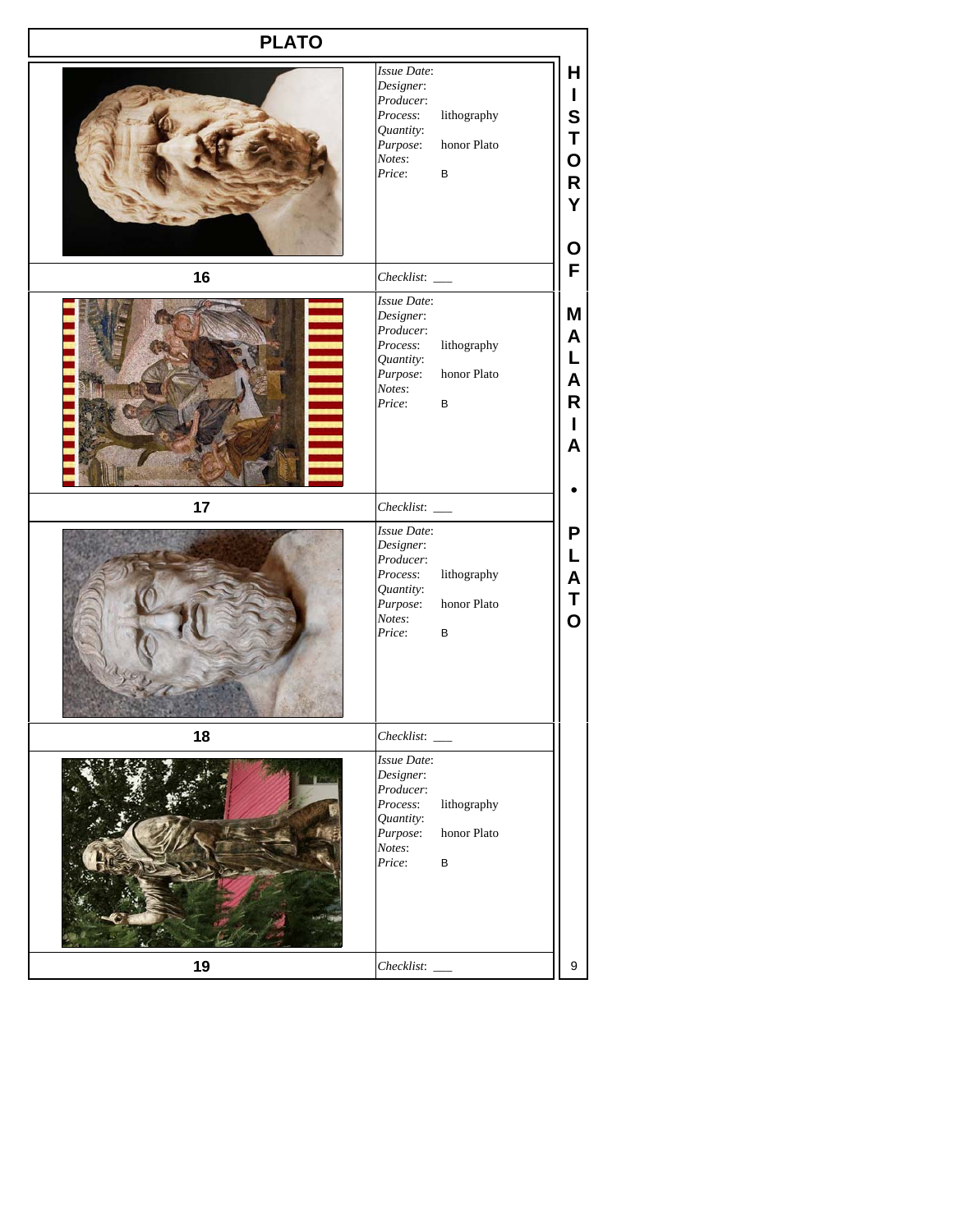|                                                                                                      | <b>PLATO</b> |                                                                                                |                                       |
|------------------------------------------------------------------------------------------------------|--------------|------------------------------------------------------------------------------------------------|---------------------------------------|
| $\mathsf{H}$<br>$\mathbf I$<br>S<br>T<br>O<br>R<br>Y<br>O<br>F                                       |              | Issue Date:<br>Designer:<br>Producer:<br>Process:<br>Quantity:<br>Purpose:<br>Notes:<br>Price: | lithography<br>honor Plato<br>$\sf B$ |
|                                                                                                      | 20           |                                                                                                |                                       |
| $\boldsymbol{\mathsf{M}}$<br>$\blacktriangle$<br>L<br>A<br>R<br>I<br>$\pmb{\mathsf{A}}$<br>$\bullet$ |              | Issue Date:<br>Designer:<br>Producer:<br>Process:<br>Quantity:<br>Purpose:<br>Notes:<br>Price: | lithography<br>honor Plato<br>$\sf B$ |
|                                                                                                      | 21           | $Checklist:$ $\_\_$                                                                            |                                       |
| P<br>L<br>A<br>T<br>O                                                                                |              |                                                                                                |                                       |
| 10                                                                                                   |              |                                                                                                |                                       |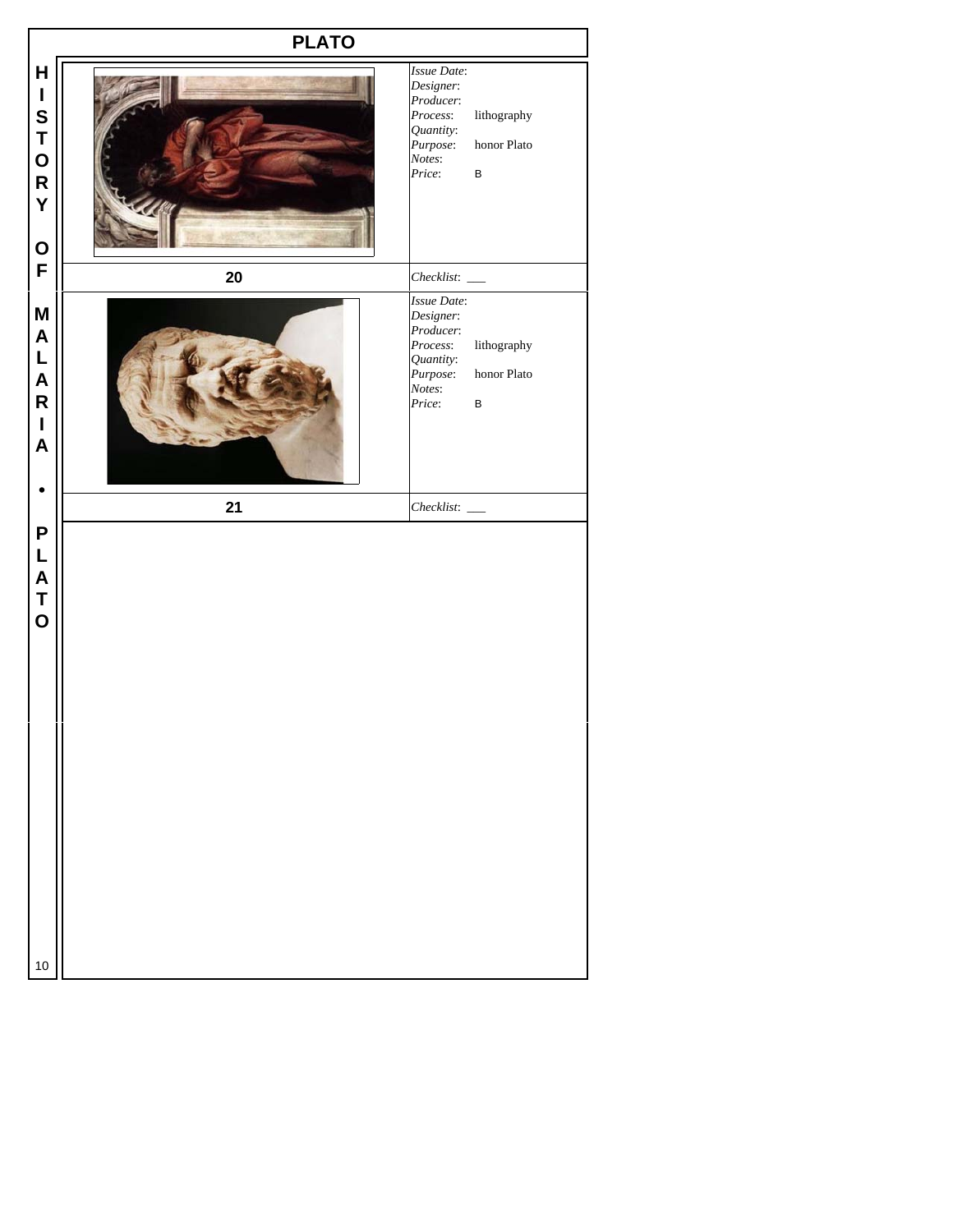| н<br>I<br>October 28, 1992<br>S<br>T<br>lithography<br>O<br>Perforations: 14<br>R<br>publicize the disappearance of<br>Atlantis<br>Y<br>part of an issue of 16 souvenir |
|-------------------------------------------------------------------------------------------------------------------------------------------------------------------------|
|                                                                                                                                                                         |
| sheets featuring mysteries of the<br>universe<br>O<br>$\, {\bf B}$<br>F                                                                                                 |
| M<br>Checklist: unused _ used _ fdc _ other<br>A                                                                                                                        |
| L<br>A<br>R<br>L<br>A<br>P<br>L<br>Α<br>Τ<br>$\overline{O}$                                                                                                             |
|                                                                                                                                                                         |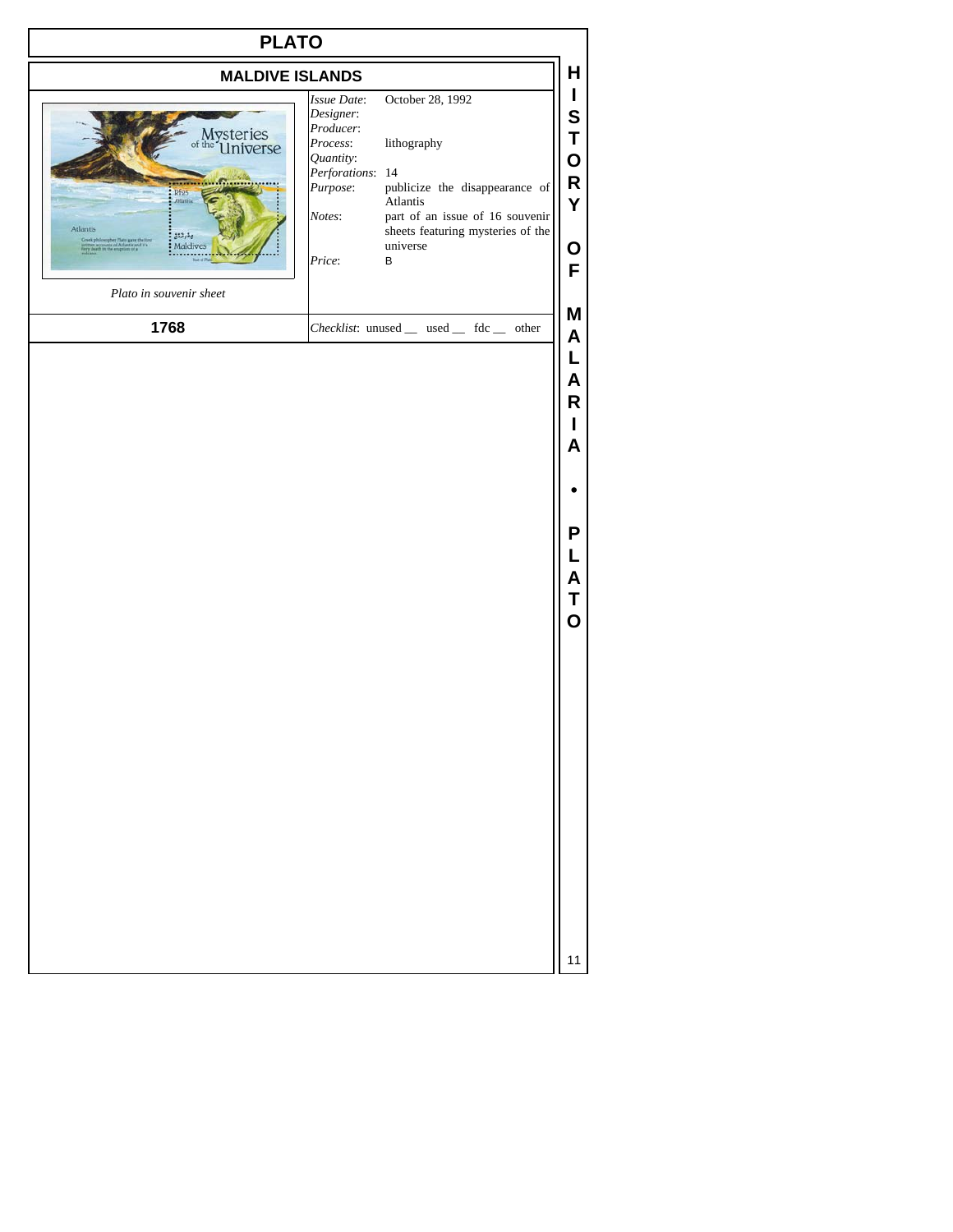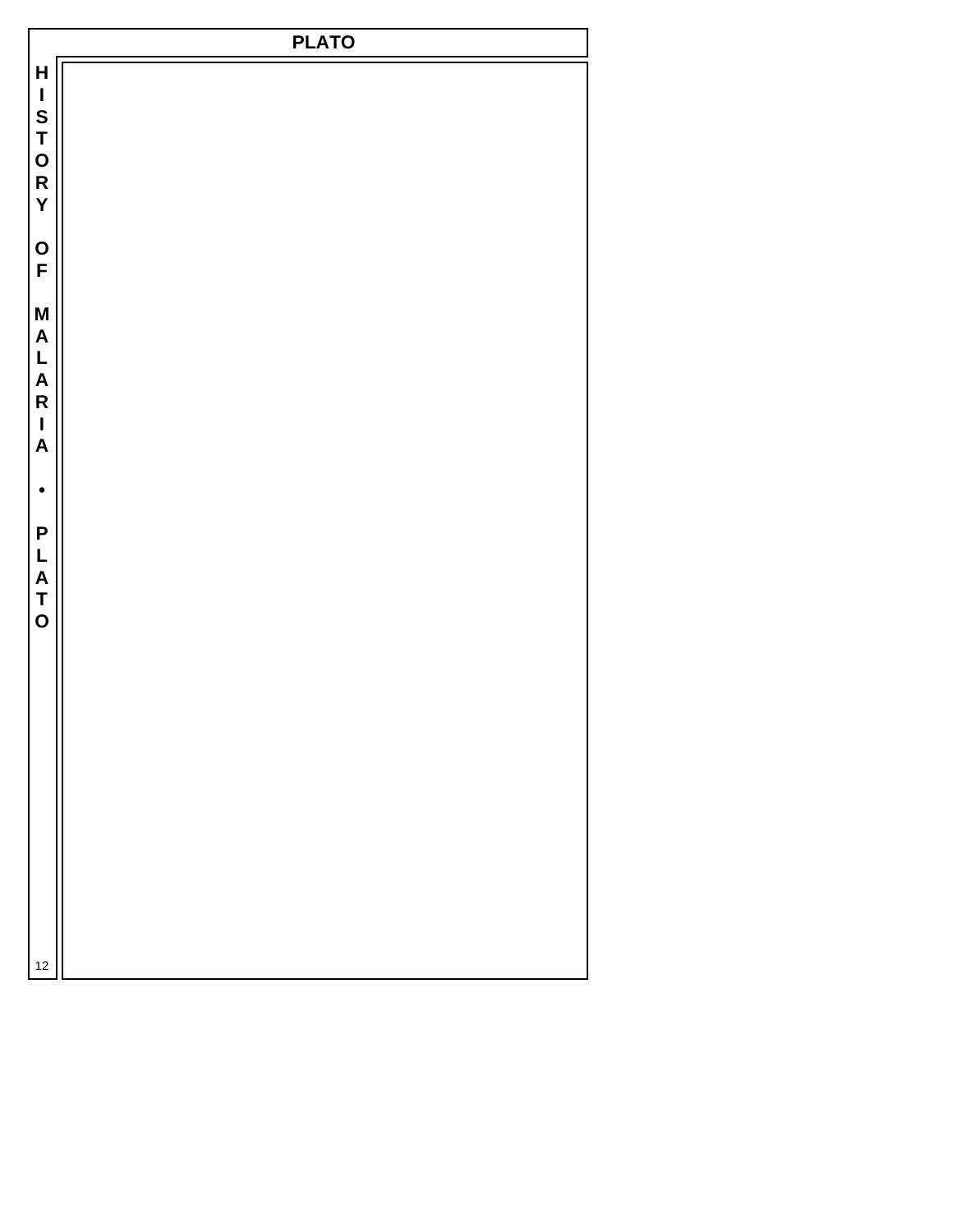| <b>PLATO</b>                           |                                                                                                                      |                                                                       |                                 |
|----------------------------------------|----------------------------------------------------------------------------------------------------------------------|-----------------------------------------------------------------------|---------------------------------|
|                                        | <b>SOUTHERN SUDAN</b>                                                                                                |                                                                       | Н                               |
| Plato                                  | Issue Date:<br>Designer:<br>Producer:<br>Process:<br>Quantity:<br>Perforations:<br>Purpose:<br>Notes:<br>Price:<br>в | 2011<br>honor Plato<br>from an 8-stamp set honoring famous scientists | T<br>S<br>Τ<br>O<br>R<br>Y<br>О |
| (2011)                                 | Checklist:                                                                                                           | unused _ used _ fdc _ other _                                         | F                               |
| 2011<br>جنوب السودان<br>SUDAN<br>Plate | Notes:<br>Price:<br>В                                                                                                | as above: imperforate (showing bottom sheet margin)                   | Μ<br>A<br>L<br>A<br>R<br>Н<br>A |
| (2011)i                                | Checklist:                                                                                                           | unused _ used _ fdc _ other _                                         |                                 |
|                                        |                                                                                                                      | Notes: as above: in collective sheet with set<br>Price: D             | P<br>L<br>Α<br>Τ<br>O           |
| $(2011)$ cs                            |                                                                                                                      | Checklist:                                                            |                                 |
| castacias                              |                                                                                                                      | Notes: as above: imperforate<br>Price: D                              |                                 |
| (2011)csi                              |                                                                                                                      | Checklist:                                                            | 13                              |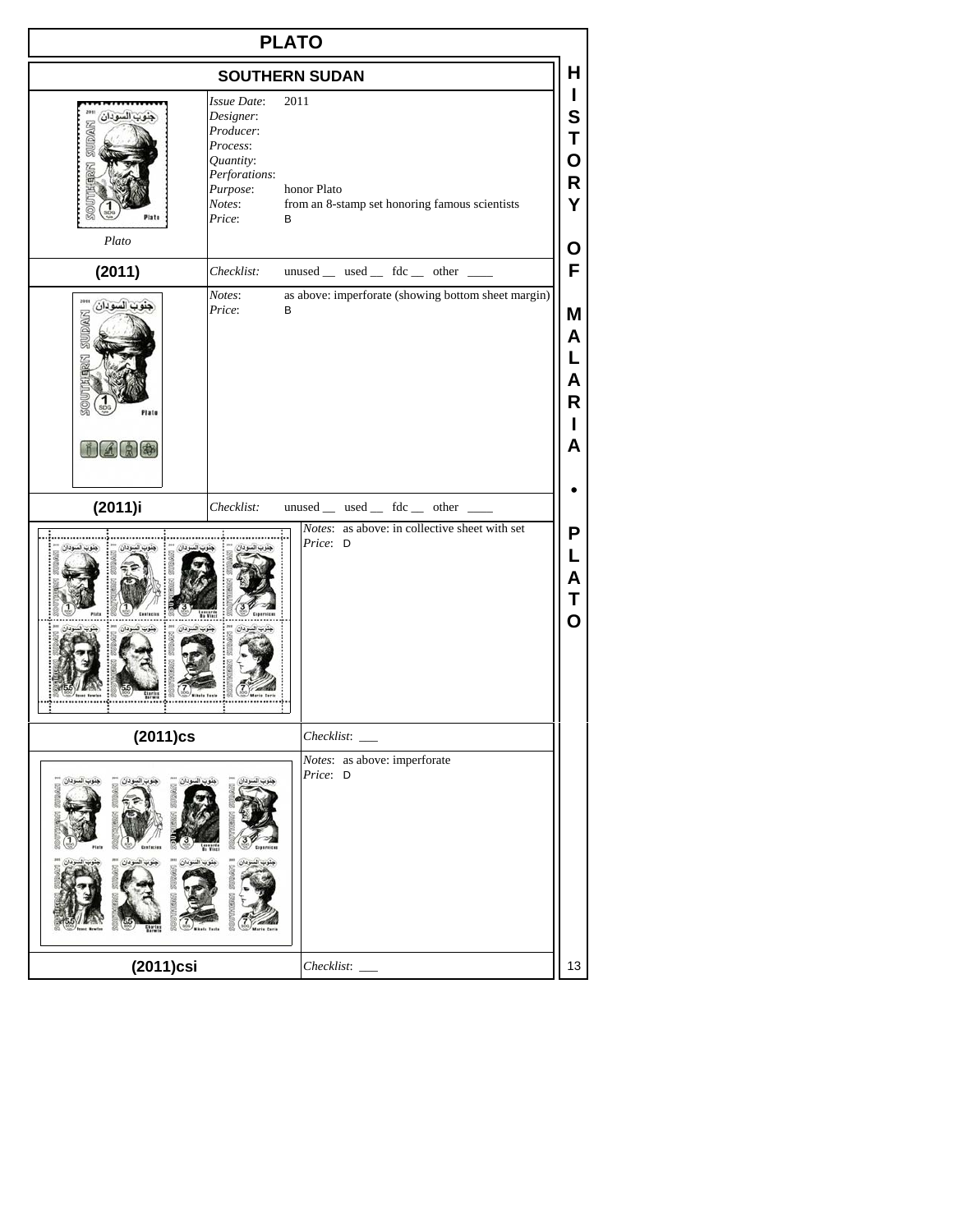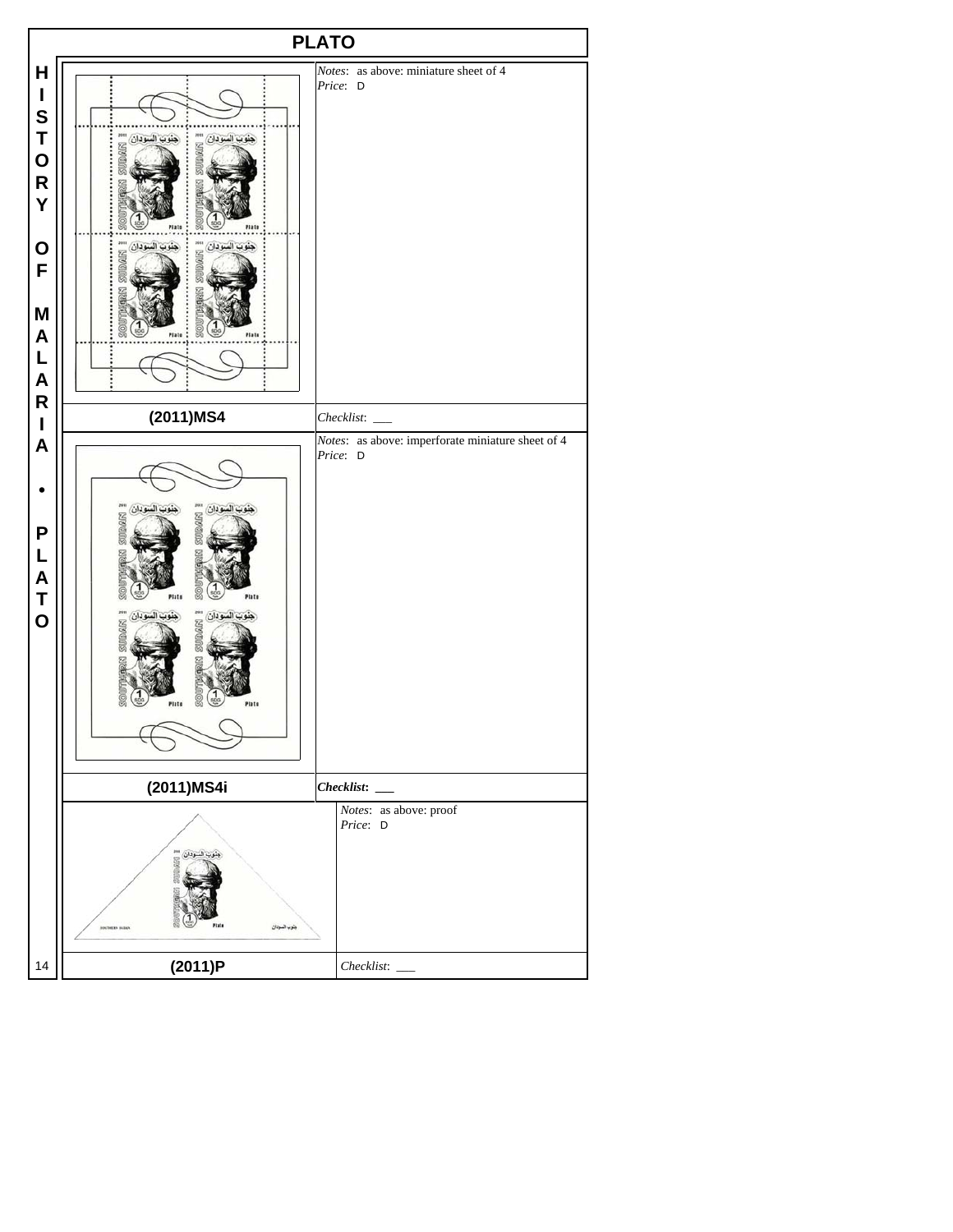| <b>PLATO</b>                                              |                                                                                                                 |                                                               |
|-----------------------------------------------------------|-----------------------------------------------------------------------------------------------------------------|---------------------------------------------------------------|
|                                                           |                                                                                                                 | <b>YEMEN</b>                                                  |
| التهالينية<br>Plato in detail from<br>painting by Raphael | Issue Date:<br>Designer:<br>Producer:<br>Process:<br>Quantity:<br>Perforations:<br>Purpose:<br>Notes:<br>Price: | 1968<br>from a 9-stamp set featuring artworks by Raphael<br>Α |
| 751                                                       | Checklist:                                                                                                      | $unused$ __ used __ fdc __ other __                           |
| Image<br><b>Not</b><br><b>Available</b>                   | Price:                                                                                                          | $\boldsymbol{\mathsf{A}}$                                     |
| 751i                                                      | Checklist:                                                                                                      | $unused$ __ used __ fdc __ other __                           |
|                                                           |                                                                                                                 |                                                               |
|                                                           |                                                                                                                 |                                                               |
|                                                           |                                                                                                                 |                                                               |
|                                                           |                                                                                                                 |                                                               |
|                                                           |                                                                                                                 |                                                               |
|                                                           |                                                                                                                 |                                                               |
|                                                           |                                                                                                                 |                                                               |